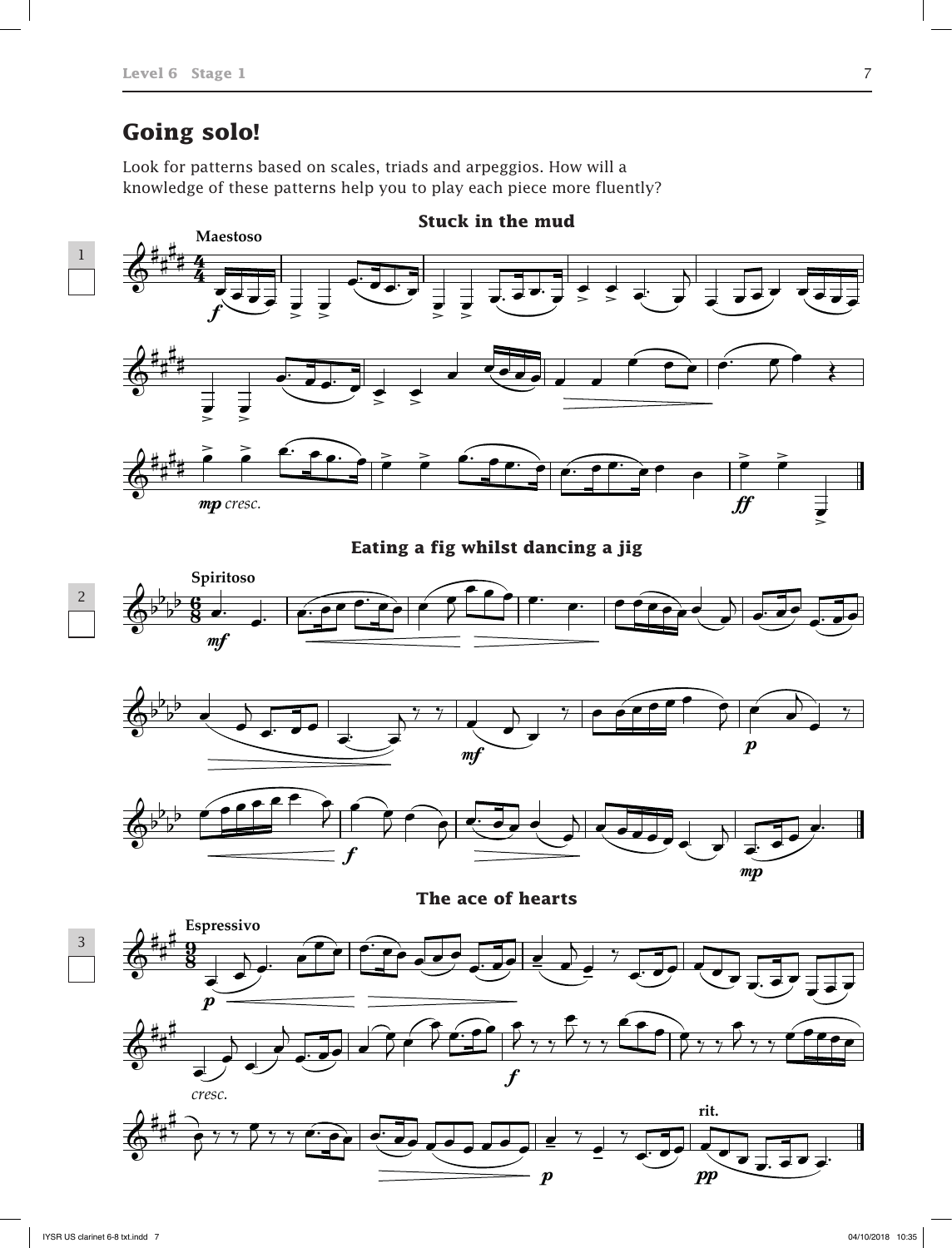### **Prepared pieces**

- **1** Play the scale and arpeggio in the character of the piece.
- **2** Improvise a short piece in the key, using the rhythm of the first two bars.
- **3** Play the highest and lowest notes. What are their names?
- **4** Play a G (the first note), then hear the piece in your head with all the markings.
- **5** How will you give your performance character?



- **1** What does a 'swing feel' mean?
- **2** Work out exactly how the up-beat will be played rhythmically.
- **3** Study the first phrase for a few moments, then play it from memory, with style.
- **4** Think the rhythm of the whole piece, sensing a crotchet pulse.
- **5** As you play the piece, listen to your performance. Be aware of the dynamics, rhythm and style.